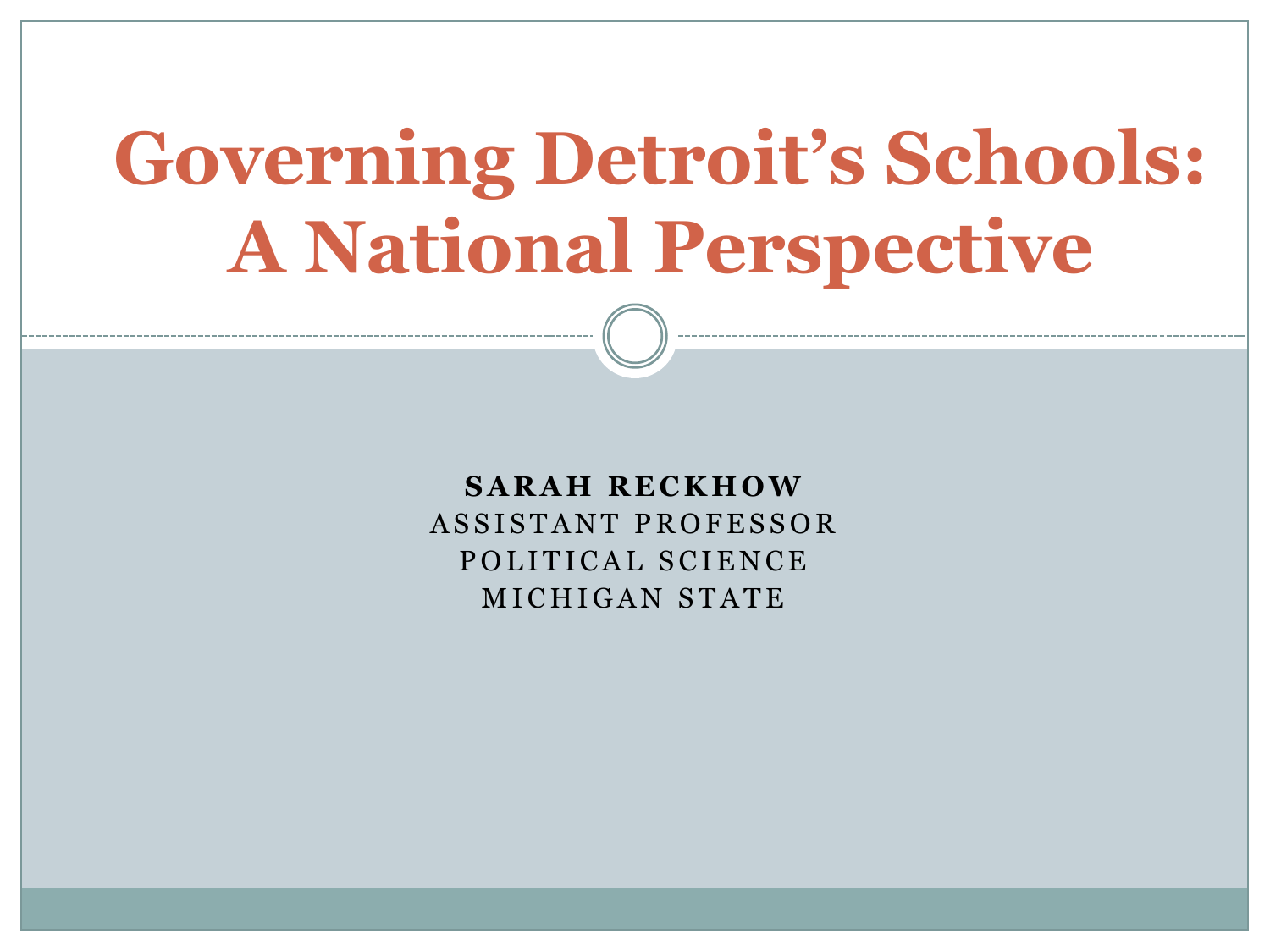### **State Control of Local Schools**

#### • Old Wave

- Started as mostly financial
- Increasingly became "comprehensive"- include academics
- Endpoint- return to local district control
- o In Detroit: Emergency Manager
- New Wave
	- Post 2005: New Orleans effect
	- Academically driven
	- In Detroit: Education Achievement Authority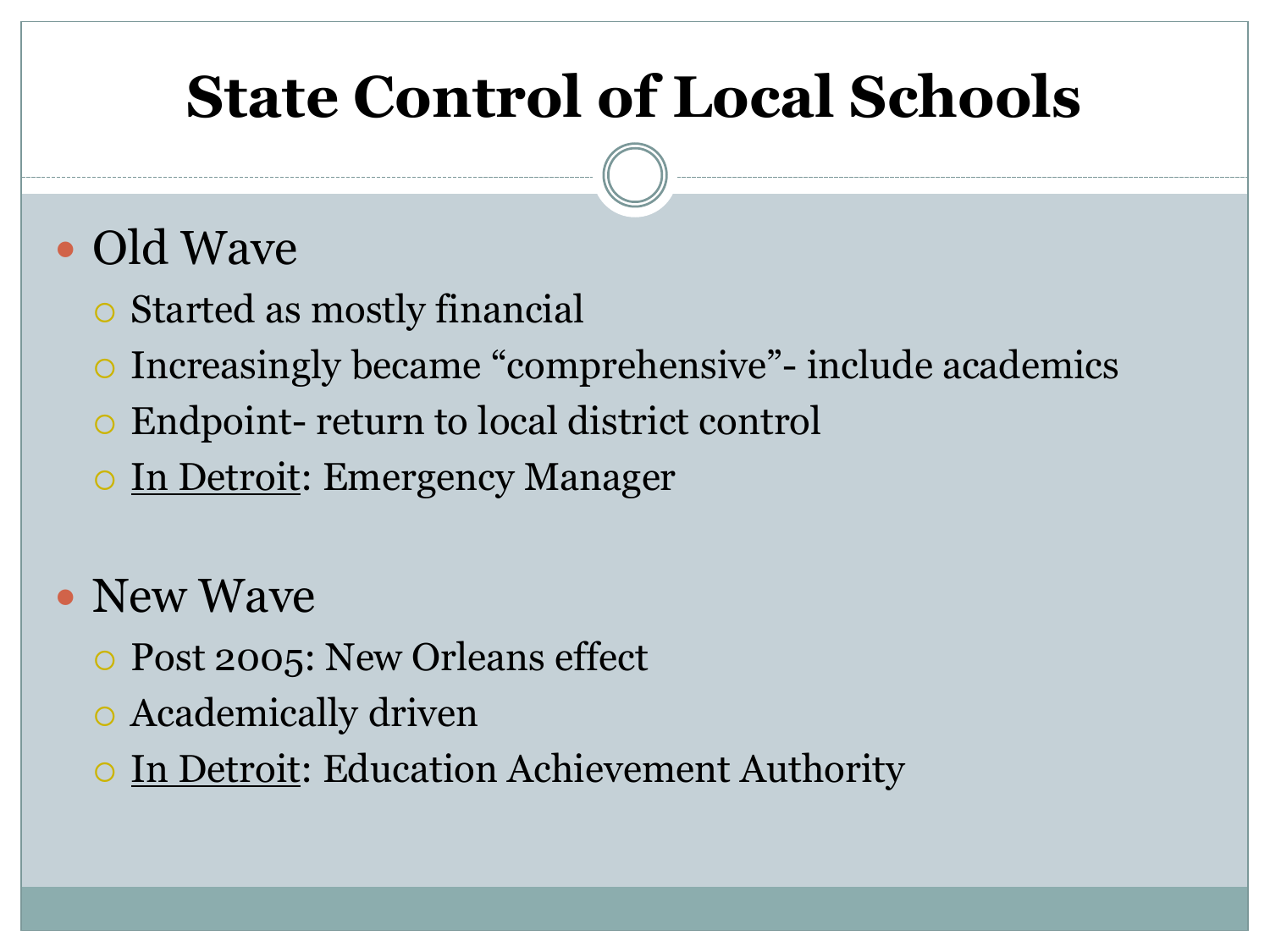### **Did Old Wave State Takeovers Work?**

- Most were comprehensive: Financial and academic takeovers
	- **Almost 70% of large district takeovers involved both**
- Financial recovery sometimes achieved **Local control sometimes restored- NJ vs. CA**
- Academic performance **Results not promising**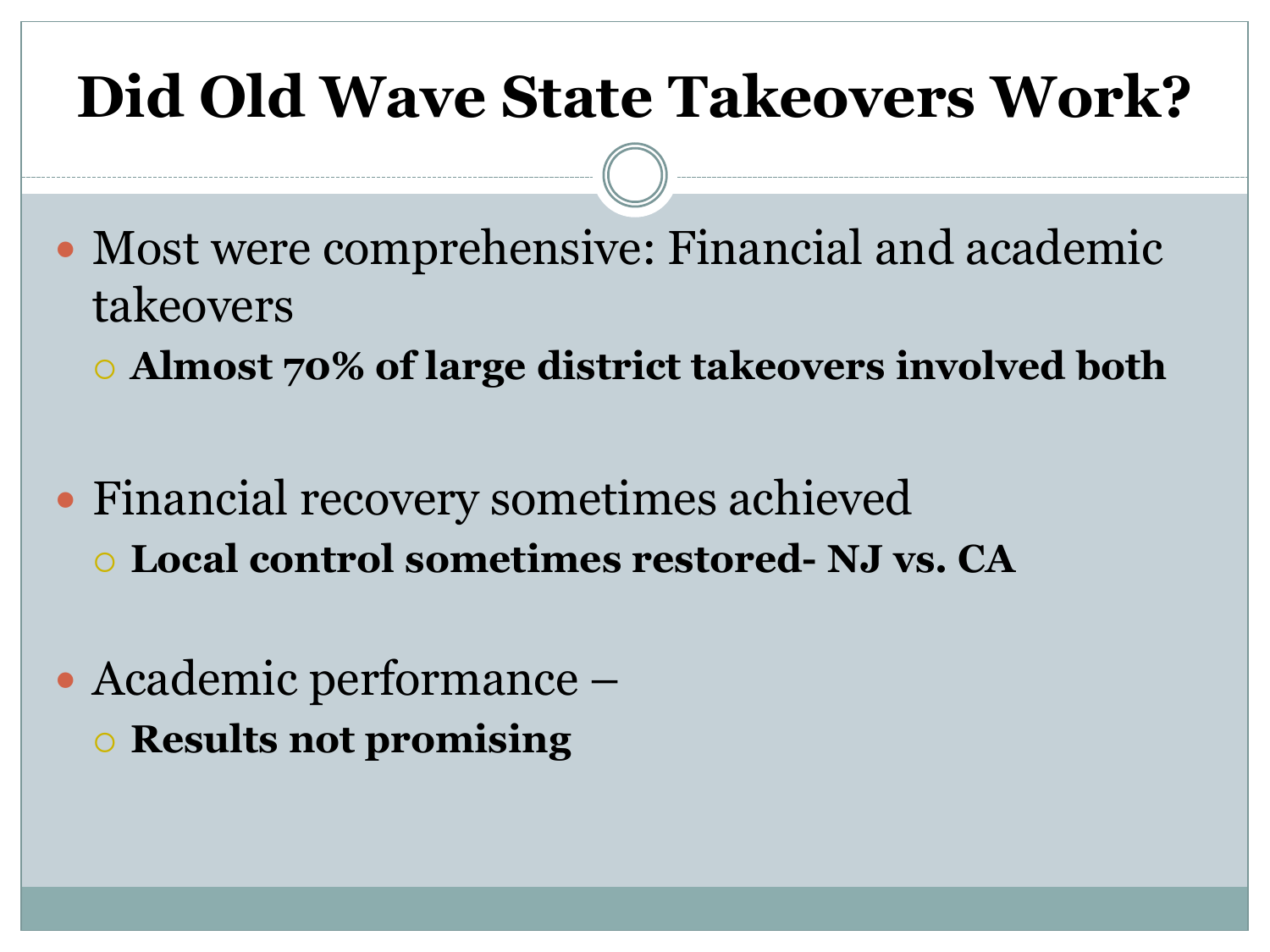### **New Wave: Recovery School District**

- Hurricane Katrina, 2005
- Low performing schools placed in RSD
- Portfolio Management Model
	- "RSD is best understood as a bridge between a government monopoly and a liberalized educational system." -Neerav Kingsland
	- **School autonomy-** charter schools
	- **Recruitment-** Teach For America, school leadership
	- **Accountability-** low performers close/restructure

**Finances? Governance?**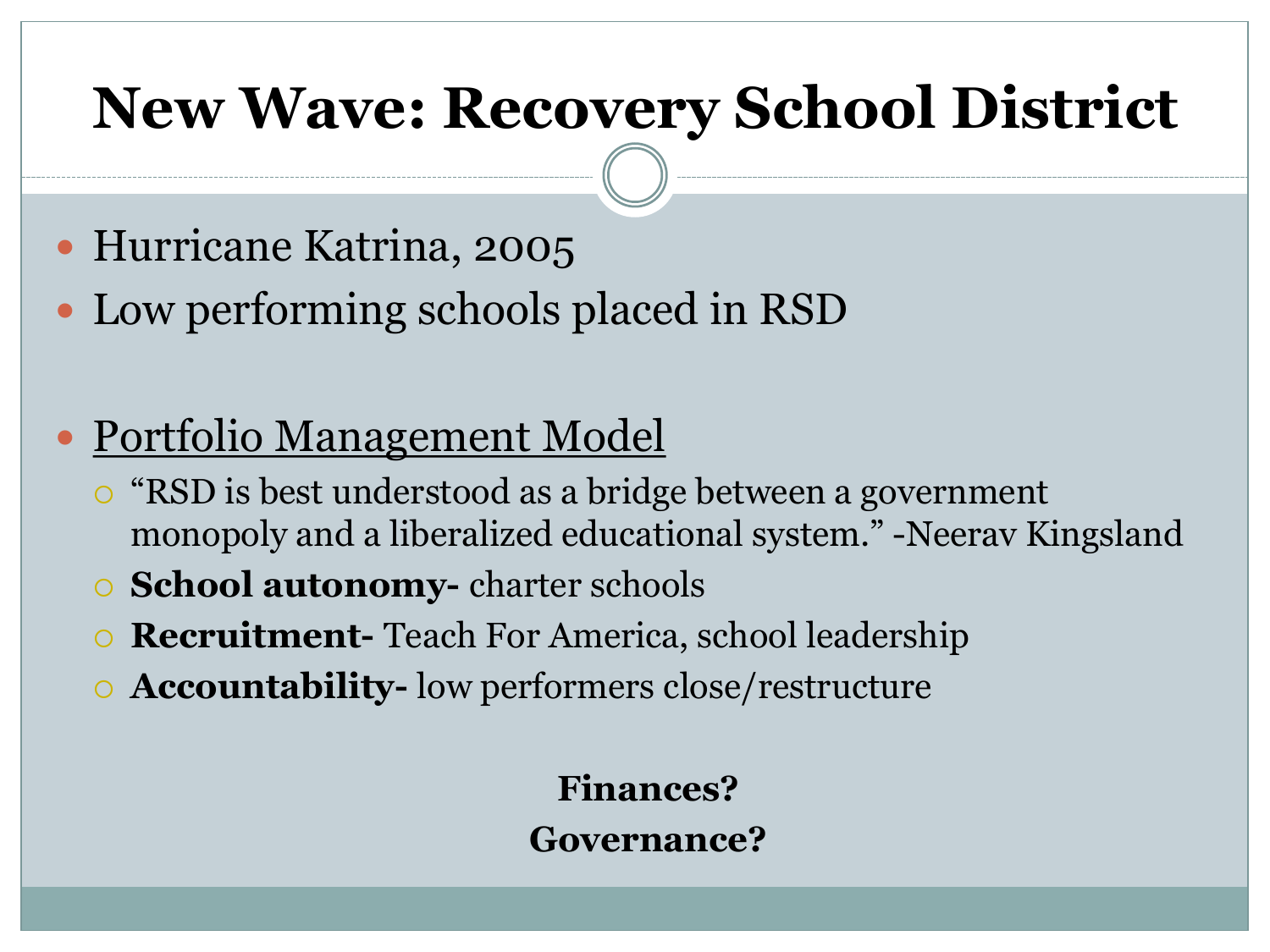### **Financing Portfolio Models**

- \$100 to \$150 million in philanthropy for NOLA transformation + federal funds
- What about Detroit?
	- Local and national funders have been involved
	- Broad, Gates, Kellogg, Kresge, McGregor, Skillman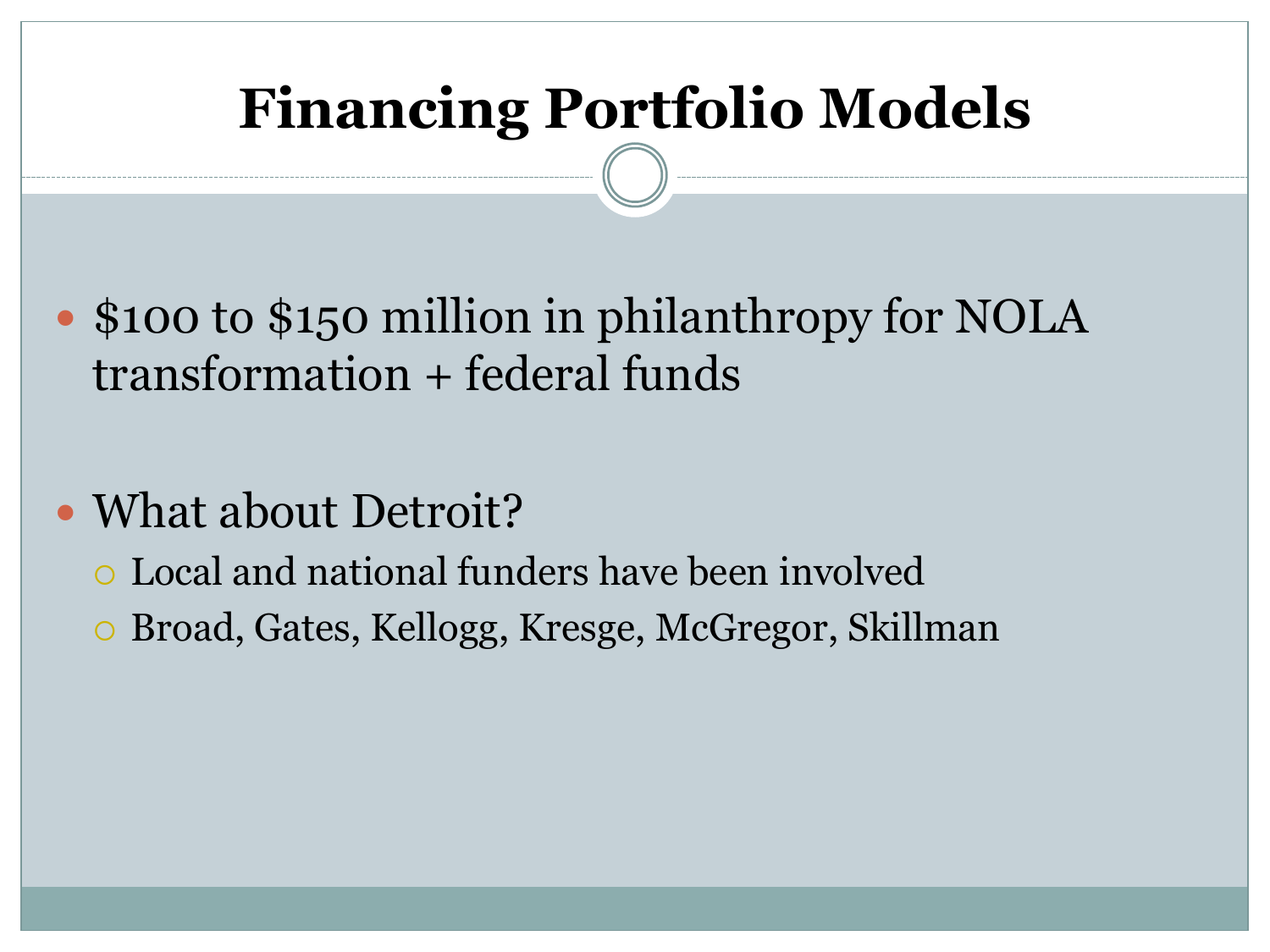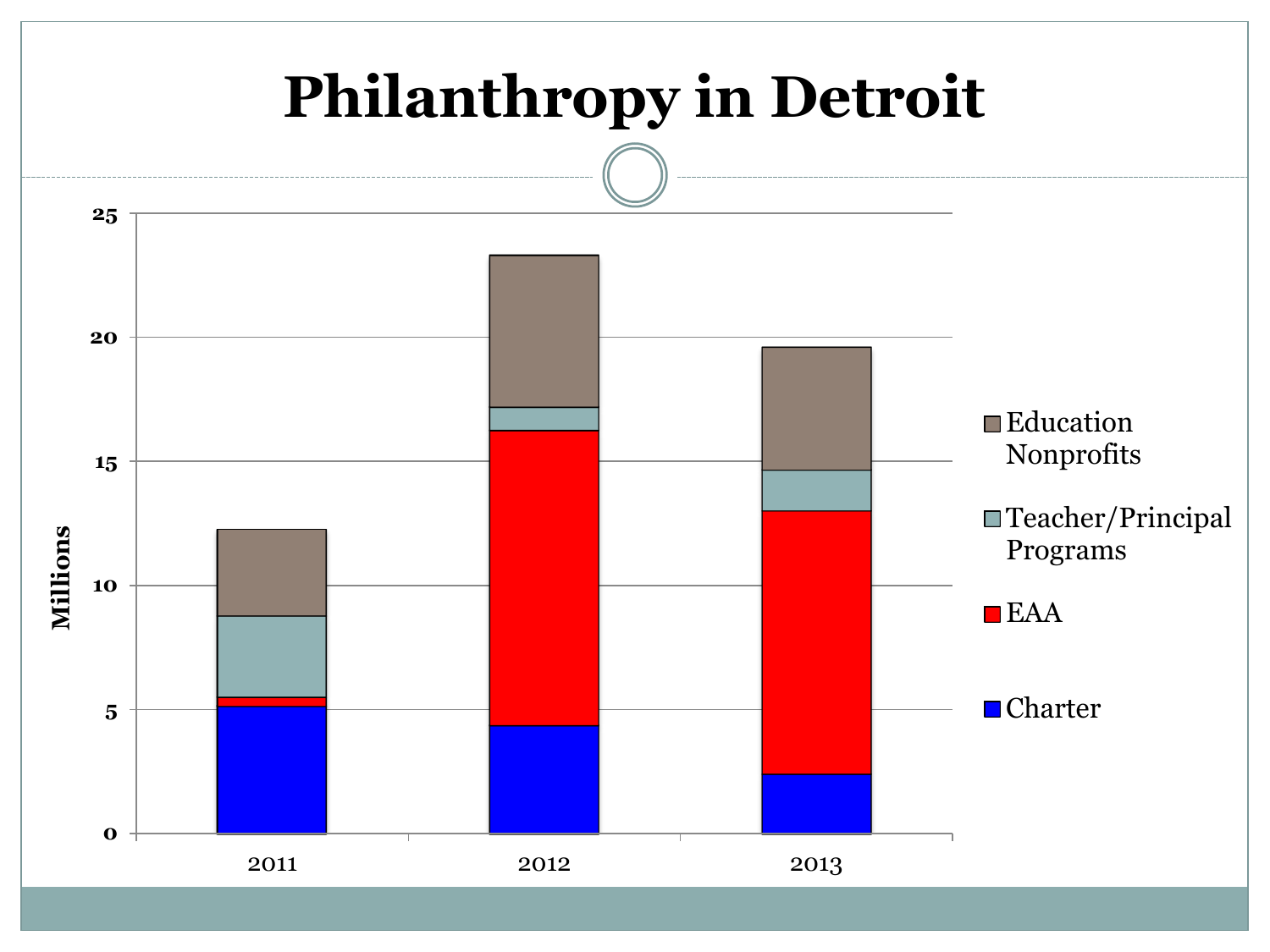## **Governing Portfolio Models**

| <b>District</b>    | <b>Number of charter</b><br>authorizers | <b>Charter Market Share, 2014-</b><br><b>15</b> |
|--------------------|-----------------------------------------|-------------------------------------------------|
| <b>New Orleans</b> | $\overline{2}$                          | 93%                                             |
| Philadelphia       | $\mathbf{1}$                            | 33%                                             |
| Los Angeles        | $\mathbf{1}$                            | 23%                                             |
| Chicago            | $\mathbf{1}$                            | 14%                                             |
| New York           | 3                                       | 8%                                              |
| Cleveland          | 9                                       | 30%                                             |
| Detroit            | 12                                      | 53%                                             |

#### • The Cleveland Plan-2012

Charter partnership with school district

 $\begin{array}{c} \begin{array}{c} \begin{array}{c} \begin{array}{c} \end{array}\\ \end{array} \end{array} \end{array}$ 

- Charters get some local tax dollars; share data
- Currently 17 partner schools with CMSD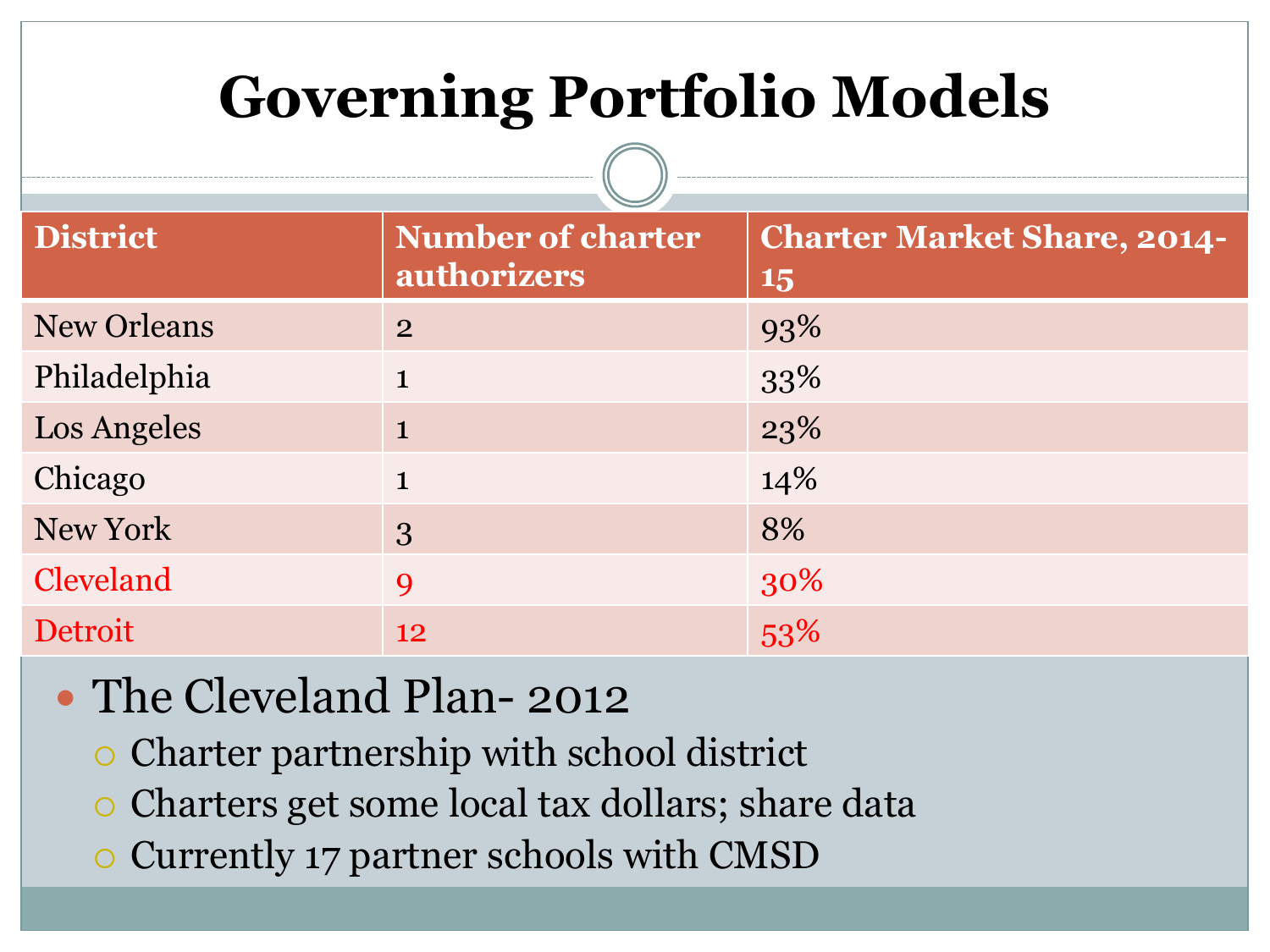# **Governing Detroit**

- Declining student population
- 4-way division of students and resources
- All driven by state policy
	- **DPS- Emergency Manager**
	- **EAA**
	- **Charters (12 authorizers)**
		- **no cap**
	- **School of choice**